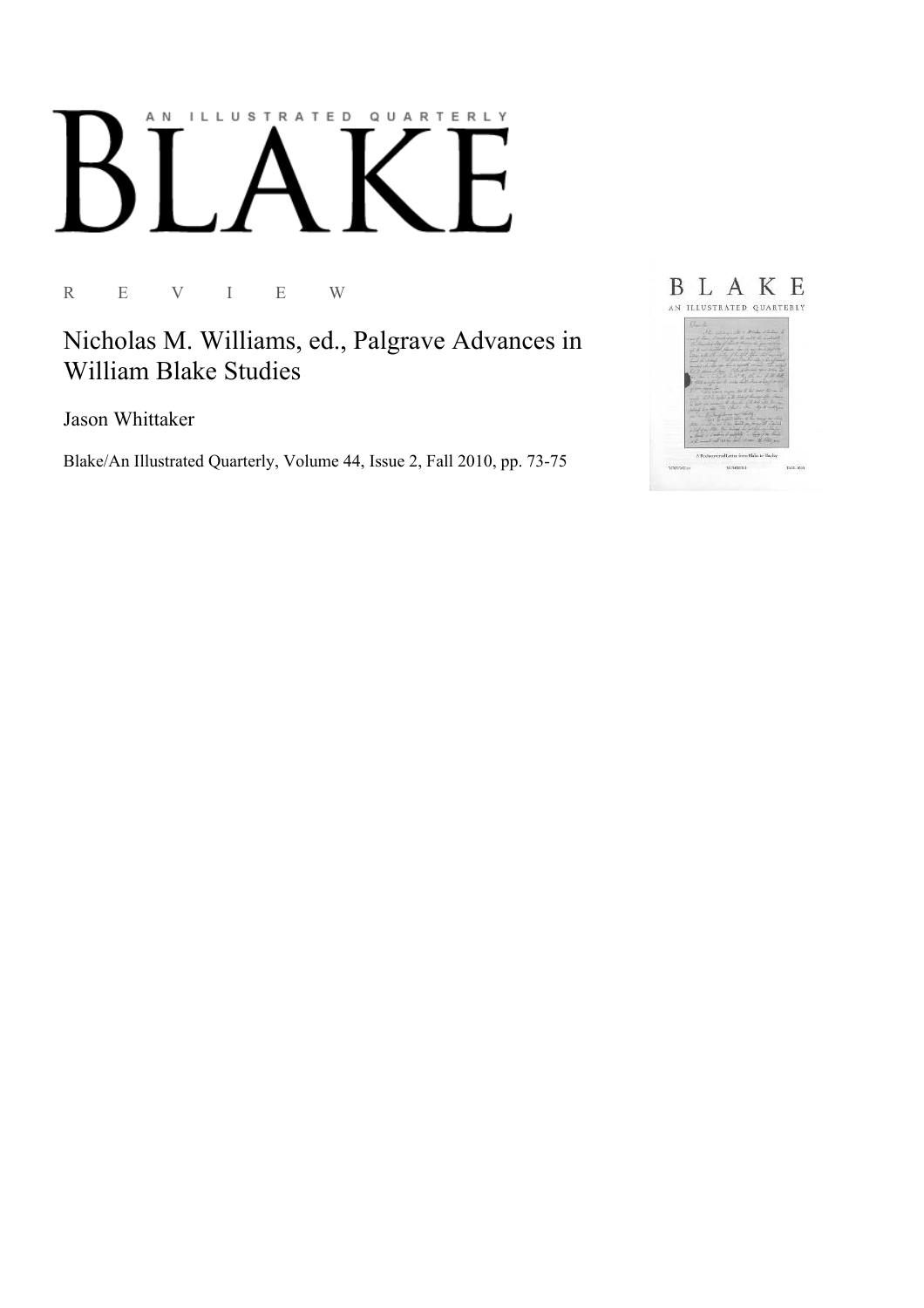| ${\bf R}$ | $\mathbf E$ | V | $\mathbf E$ | $\ensuremath{\text{W}}$ |
|-----------|-------------|---|-------------|-------------------------|
|           |             |   |             |                         |

Nicholas M. Williams, ed. *Palgrave Advances in William Blake Studies.* Basingstoke: Palgrave Macmillan, 2006. xii+ 283 pp. £65.00/\$115.00, hardcover; £19.99/\$42.00, paperback.

## Reviewed by Jason Whittaker

T HE Palgrave Advances series is intended to outline the boundaries of a discipline for students and new scholars. *Palgrave Advances in William Blake Studies,* edited by Nicholas M. Williams (author of the excellent *Ideology and Utopia in the Poetry of William Blake),* offers a fairly comprehensive view of critical approaches to Blake in the early twenty-first century. In contrast to other introductory guides, such as the 2003 *Cambridge Companion to William Blake,* this collection of essays emphasizes metacritical approaches rather than introducing Blake's life and work, and is arranged into two main sections dealing with textual and cultural approaches.

Williams's introduction reviews the critical reception of Blake in the century following his death, noting how the relative lack of contemporary attention contrasts remarkably with the widespread appreciation and enthusiasm that flourished from the late nineteenth century onwards. The summary of nineteenth-century reception, providing a generous critical appraisal of Gilchrist and Swinburne in particular, while noting the significance of Yeats and Ellis in systematizing Blake (important for him to be taken "seriously" as a thinker in the early twentieth century, for all that it distorted his views), covers familiar ground very ably. With the exception of Colin Trodd's forthcoming book on Blake and Victorian art (to be published in 2011 as *Visions of Blake: William Blake in the Art World 1830-1930*), the responses to Blake in the Victorian literary sphere were largely mapped out by Deborah Dorfman's *Blake in the Nineteenth Century* (1969) and G. E. Bentley, *Jr:s William Blake: The Critical Heritage* (1975). Yet it was during the twentieth century that the appreciation of Blake exploded, and this is where Williams's summary is less effective: to be fair, the limits of an introductory essay restrict what he is able to write, and it is perfectly reasonable for him to concentrate on the period of 1900 to 1954 as that time when the foundations of subsequent Blake scholarship were laid. Although his contrast of Blakean systematizers and historicists is perhaps a little too neat, there is some truth in this categorization.

The first chapter of the section devoted to textual approaches, John H. Jones's "Blake's Production Methods;' is one of the better introductions to this subject for the general reader that I have encountered. Although it is not as expert as Joseph Viscomi's account in the *Cambridge Companion* in terms of describing how Blake worked to produce his copperplates, it does offer a succinct account of reproduction innovations that were taking place during the late eighteenth century, such as aquatint and mezzotint. Jones also provides a careful outline of some of the recent scholarly controversies surrounding those production methods, particularly those between Phillips and Essick/Viscomi over whether Blake used a one- or two-pull process; after considering the available evidence presented by these scholars, as well as historical precedents, he settles in favor of Essick and Viscomi. One fault with the Palgrave collection is that after this excellent chapter, the attention paid to the material culture of Blake's work is rather brief, although the following chapter by Peter Otto, "Blake's Composite Art" (Hagstrum's notable phrase, popularized by Mitchell), goes some way to returning focus to that material culture which has been so important in much recent scholarly work within Blake studies. The account of the debate among Hagstrum, Mitchell, and De Luca is, again, useful and particularly interesting in terms of some of the slightly more recent interventions (for example, Mitchell's ideas around "chaosthetics"),<sup>1</sup> although a degree of tension emerges when Otto moves from this summary to his own reading of *There is No Natural Religion.* By concentrating on how this particular tract offers a critique of Newton's and Locke's empiricism, Otto provides a sophisticated example of reading Blake's work, and yet I found myself frustrated by this focus on Blake's early, experimental, and minor text. The vigor with which Otto turns to plate 62 of *Jerusalem,* which depicts a giant head and feet framing a strangely corporeal slab of text, makes me wish that he had chosen from Blake's varied corpus of illuminated printing a few more vivid examples that could more clearly demonstrate dramatic visionary forms as well as composite art.

Textual approaches continue with Angela Esterhammer on "Blake and Language" and Nelson Hilton on Blake's textuality. Each is a masterly summary, with Esterhammer offering an account that provides considerable insight into theoretical linguistic speculations that have been inspired by Blake's poetry, notably in the work of Essick and De Luca (who also features strongly in Hilton's essay and has a not inconsiderable role to play throughout the whole collection). Although their approaches and aims are different, it is tempting to compare these two essays with Susan Wolfson's on Blake's poetic language and form in the *Cambridge Companion.* Esterhammer concentrates in considerably more detail on critical responses to Blake, while Hilton pays more attention to the texture of Blake's words as the product of illuminated printing, emphasizing that material condition of the words insofar as it can transform the presentation and meaning of Blake's books. However, while both essays, particularly when taken together, are a much stronger approach to Blake's language than that provided by Wolfson's close readings, the inclusion of both of

<sup>1.</sup> W J. T. Mitchell, "Chaosthetics: Blake's Sense of *Form:' Huntington Library Quarterly* 58.3-4 (1995): 441-58. ·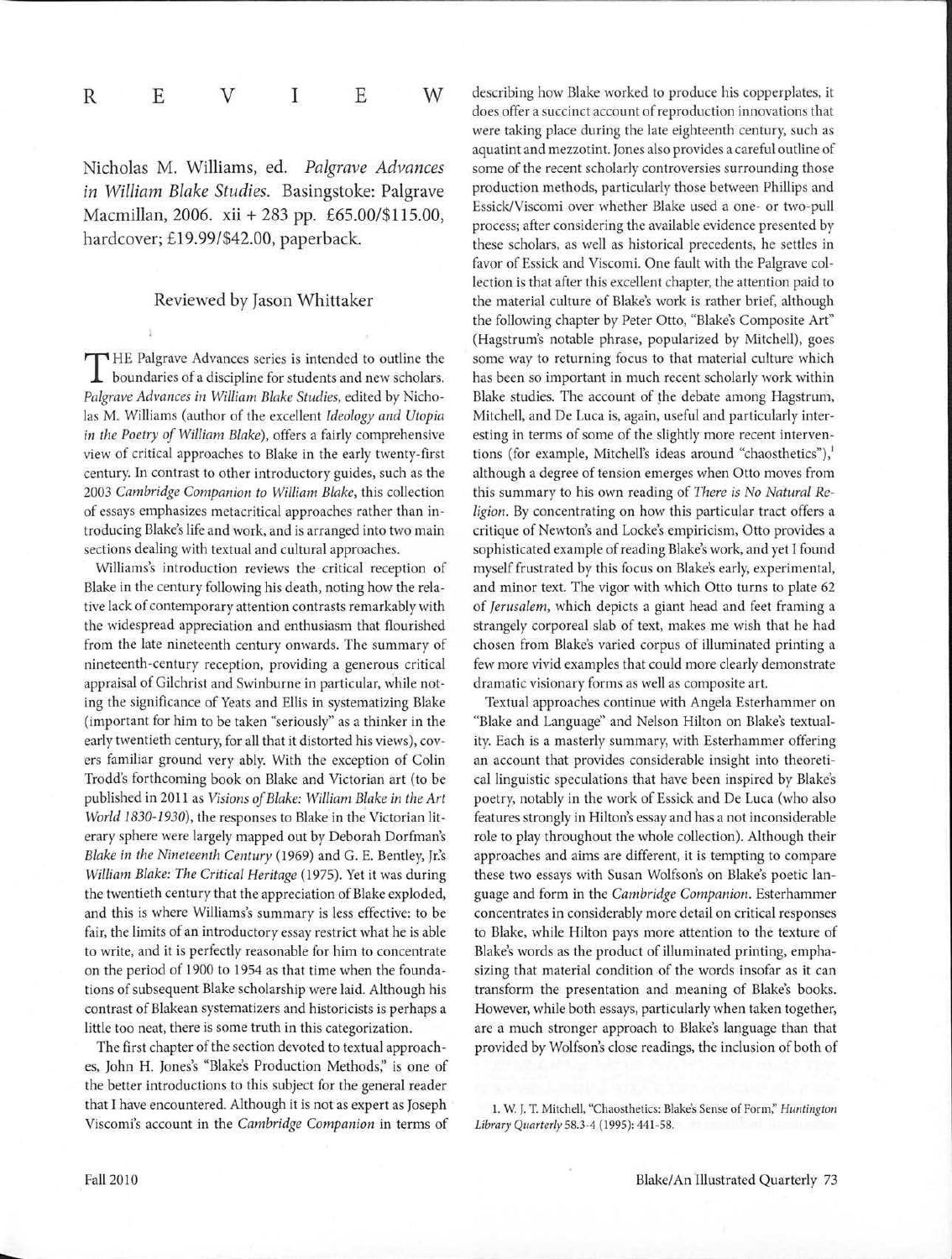stronger in the collection than Blake the artist, the painter, the complement each other. As with the essays by Hilton and Es-

ing with cultural approaches, is comprehensive in its judi-<br>cious selection of topics, with the state of the state of the selection of topics, with the state of the state

rial that has come to the fore **william blake** studies from the fact that Blake and gender has been a much more the possible relations of Blake active topic since the late ninewith Moravian ideas. None-<br>
the chanter offers an editor and the chanter offers and the chanter of the chanter of the chanter of the chanter of the chanter of the chanter of the chanter of the chanter of the chanter of the extremely good starting point **nicholas m**. **williams** ian, which informed a glut of for considerations of some of texts from the sixties to the Blake's readings of Milton, as eighties. (Interestingly, R. D. extremely good starting point nicholas m. williams<br>for considerations of some of texts from the sixties to the<br>Blake's readings of Milton, as<br>well as the Deist controversy surrounding Paine's publica-<br>surrounding Paine's p surrounding Paine's publica- thinkers to work in the psytion of *The Age of Reason* in chiatric field who specifically

Lincoln's chapter on "Blake and the History of Radicalism" is historical dead end in terms of Blake studies, and if there is to in many respects a useful companion piece to the Prickett- be any future in this field it probably lies with the schizoana-Strathman essay. As well as considering the appreciation of lytic studies of Deleuze and Guattari. By contrast, it was only Blake's radical politics by critics from Jacob Bronowski and toward the end of the twentieth century that gender studies, Mark Schorer to David Worrall, Jon Mee, and Makdisi via, of particularly when extended to encompass queer theory and course, the magisterial work of David Erdman, Lincoln pays studies of masculinity, began to play a more pronounced role considerable attention to the radical religious dissenting and in the analysis of Blake, making Bruder's chapter a particuantinomian traditions in which such politics frequently op- larly vivid read.

them does point to probably the most serious flaw in *William* erated during the late eighteenth and early nineteenth cen-*Blake Studies* as a whole: Blake the poet, the writer, and, to turies. Lincoln's chapter and that which follows, Makdisi on a lesser extent, the printmaker of illuminated books is much "Blake and the Communist Tradition;' obviously strongly engraver. At least one chapter dedicated to Blake's visual arts terhammer, there is inevitably some overlap, although Makalong the lines, for example, of Martin Myrone's accessible disi concentrates on some of the wider political contexts for and informative study of Blake's art, *The Blake Book* (2007), Blake studies, notably Marxist and post-Marxist thinkers. would have greatly improved the collection. Neither Lincoln nor Makdisi considers alternative traditions By contrast, the second part of *William Blake Studies,* deal- of later communist thinking that, with their origins in Dig-

chapters by Helen Bruder, 100 anti-authoritarian commu-David Punter, Saree Makdisi, and the same of the same of the same of the same of the same of the same of the same of the same of the same of the same of the same of the same of the same of the same of the same of the same r<br>Q and Mark Lussier on subjects **G**<sup>2</sup> **G G**<sup>2</sup> **CO** Blake than Marxism does. ranging from Blake and gen- $\frac{1}{2}$  Indeed, many of those figures, )> der studies to the appropria- The such as William Morris and tion of Blake as a metaphor for f"'<sup>1</sup> Herbert Read, made explicit contemporary scientific ideas.  $\qquad \qquad$  their appreciation of Blake in In some respects, the most  $\overline{a}$  a way that simply does not apimportant chapter is that by  $\overrightarrow{y}$  ply to Marx, for whom Blake Stephen Prickett and Christo- z would have surely appeared pher Strathman on "Blake and f"'<sup>1</sup> suspiciously idealistic. the Bible"—important because *(f)* **(f)**  $\alpha$  **(f)**  $\alpha$  **(f) (f) (f) (f) (f) (f) (f) (f) (f) (f) (f) (f) (f) (f) (f) (f) (f) (f) (f) (f) (f) (f) (f) (g) (g) (g) (g)** Blake's relationship to biblical Bruder's on "Blake and Genmotifs and religious ideas, so der Studies" and Punter's on evident within his art and writ-  $\mathbb{R}$  substitution of the state and Psychology" foling, is often neglected by Blake low on from each other, with critics. Prickett and Strathman Bruder's being the much widobviously do not deal with the er ranging and more assured considerable amount of mate-

theless, this chapter offers an equilibritation of the distribution of the readings, particularly Jung-

gender has been a much more

the 1790s. The discussion of Blake's rejection of both Paine's refers to Blake, is omitted from Blake studies almost certainly Deism and Bishop Watson's naturalism in favor of the new because of the many flaws of his anti-psychiatry, yet this is biblical criticism that was beginning to emerge in Germany explicitly to neglect a trend in twentieth-century psychology in particular, and which may have been available to Blake via where Blake, for better or for worse, appears to have had a writers such as Alexander Geddes, is finely nuanced. significant influence.) Punter's contribution, with the excep-Although it does not follow "Blake and the Bible;' Andrew tion of some discussion of Ronald Britton, reads a little like a